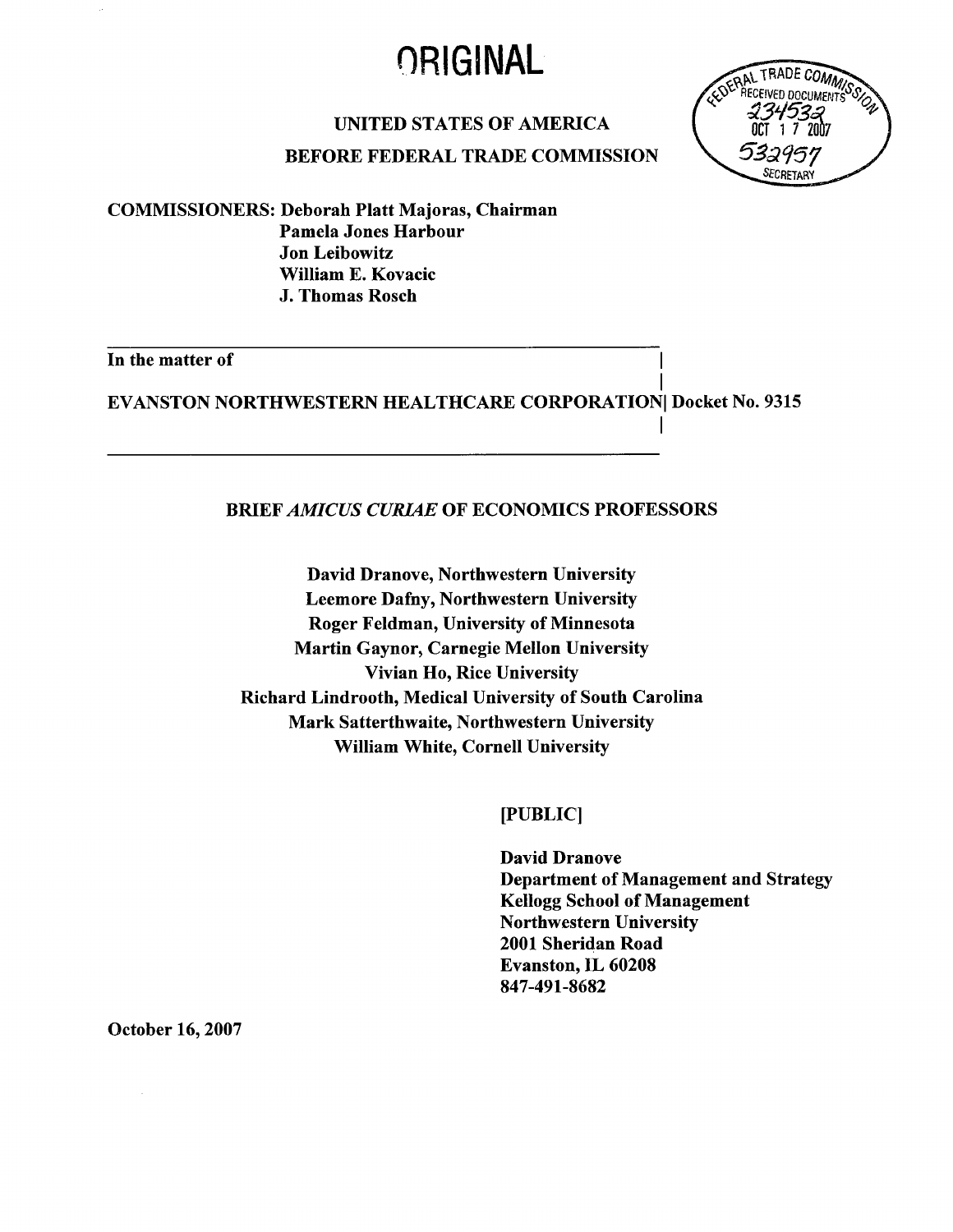#### 1. Interest of Amici Curiae

Amici are professors at major universities who have researched and written extensively on health economics and the economics of industrial organization.<sup>1</sup> This submission describes what we believe are consensus views on some economic questions that arise in connection with with the August 6, 2007 ruling by the Federal Trade Commission.

#### 2. Background

The recent 5-0 ruling by the FTC Commissioners in the matter of Evanston Northwestern Healthcare Corporation (ENH) Docket 9315 compromises a 23 year long effort by FTC economists and lawyers to limit provider market power and raises major issues about the future of competition in healthcare.

The FTC has long sought to limit market power and promote competition in hospital markets. However, case after case failed in the past because in the view of the courts, FTC economists and lawyers were unable to satisfactorily demonstrate market power. In ENH, the FTC combined rigorous new analysis of market power with strong empirical evidence to overcome past objections. In a seeming landmark decision, an administrative court judge accepted the FTC's conclusion that concentration was excessive and ordered the hospitals to be split up.

#### 3. The Commissioners' ruling

The Commissioners agreed with the judge's ruling that Evanston and Highland Park Hospitals had achieved excessive market power by forming ENH. But instead of affrming the judge's

 $\frac{1}{1}$  A biographic sketch of each signatory is included in the Appendix.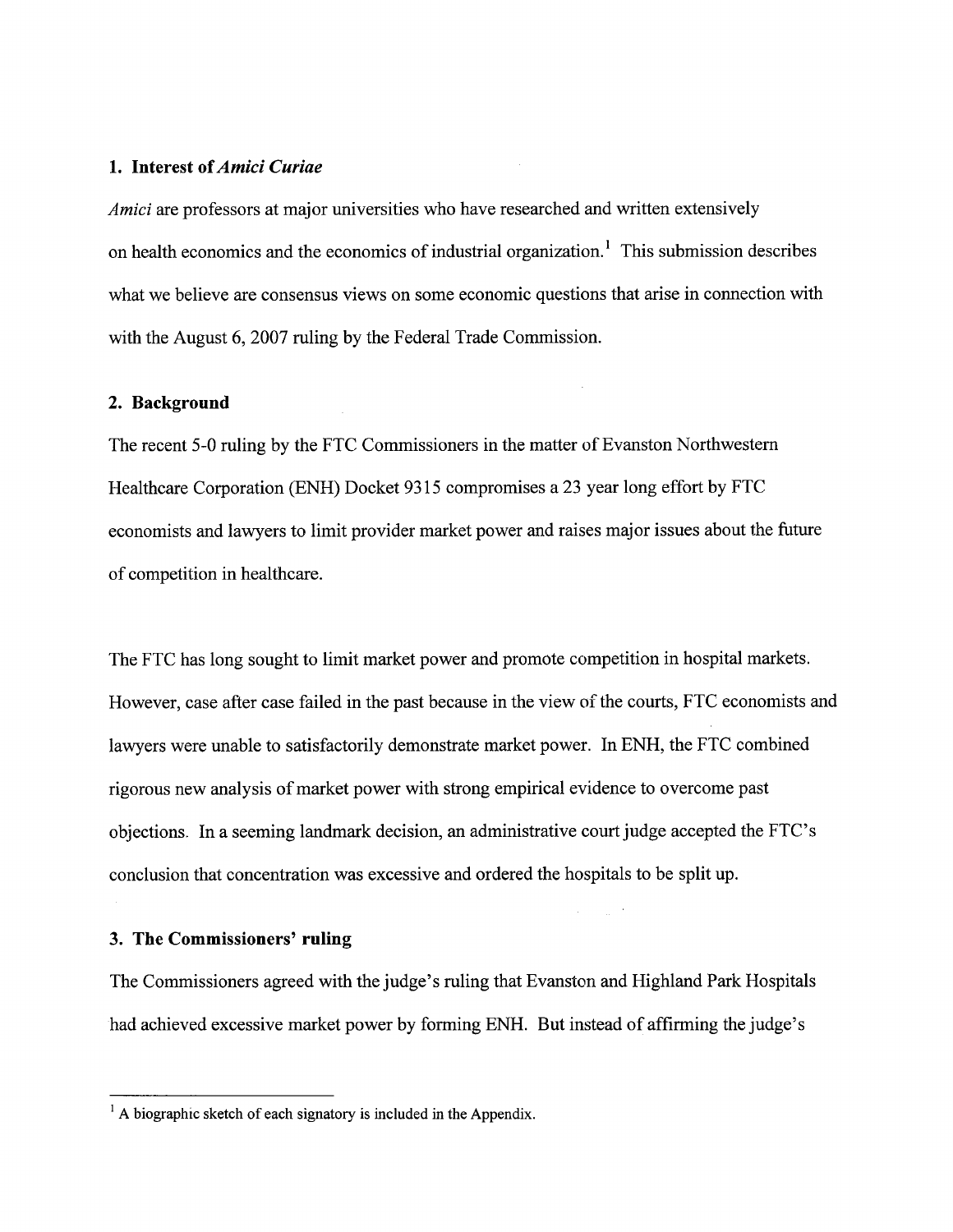order to force ENH to split up, the Commissioners ruled that ENH could remain intact provided that the member hospitals set prices independently.

#### 4. Why the Commissioners' ruling wil reduce competition and harm consumers

In our view, the FTC Commissioners' decision effectively vitiates the judge's decision and substitutes a remedy which is likely to be ineffective in curbing anticompetitive behavior for two reasons:

A. Effective price competition is improbable. Given that both Evanston and Highland Park Hospitals report to the same ENH central office, there will be ample, hard to oversee opportunities for collusion. The FTC could try to institute explicit oversight of pricing (which is unlikely to be successful), but this amounts to substituting regulation for competition, which is outside the FTC's legislated authority. But even if Evanston and Highland Park Hospitals do not directly or indirectly communicate about pricing, as long as they act on behalf of the parent ENH, we can still expect serious problems. Here is why. Suppose that one ENH hospital holds out for a high price and is excluded from a managed care network, its patients will just end up at the other ENH hospital. This will encourage each to drive prices higher. In economics parlance, prices will become "strategic complements." Systematic research and employer surveys show that when hospital prices increase, health insurers pass the costs along to enrollees, premiums increase, and some individuals and employers are priced out of the insurance market altogether. When hospital prices increase, consumers and society overall shoulder the burden.

B. The commissioners' ruling is an invitation to collude on quality, about which the decision says nothing. Given the importance of quality for consumers of hospital services, the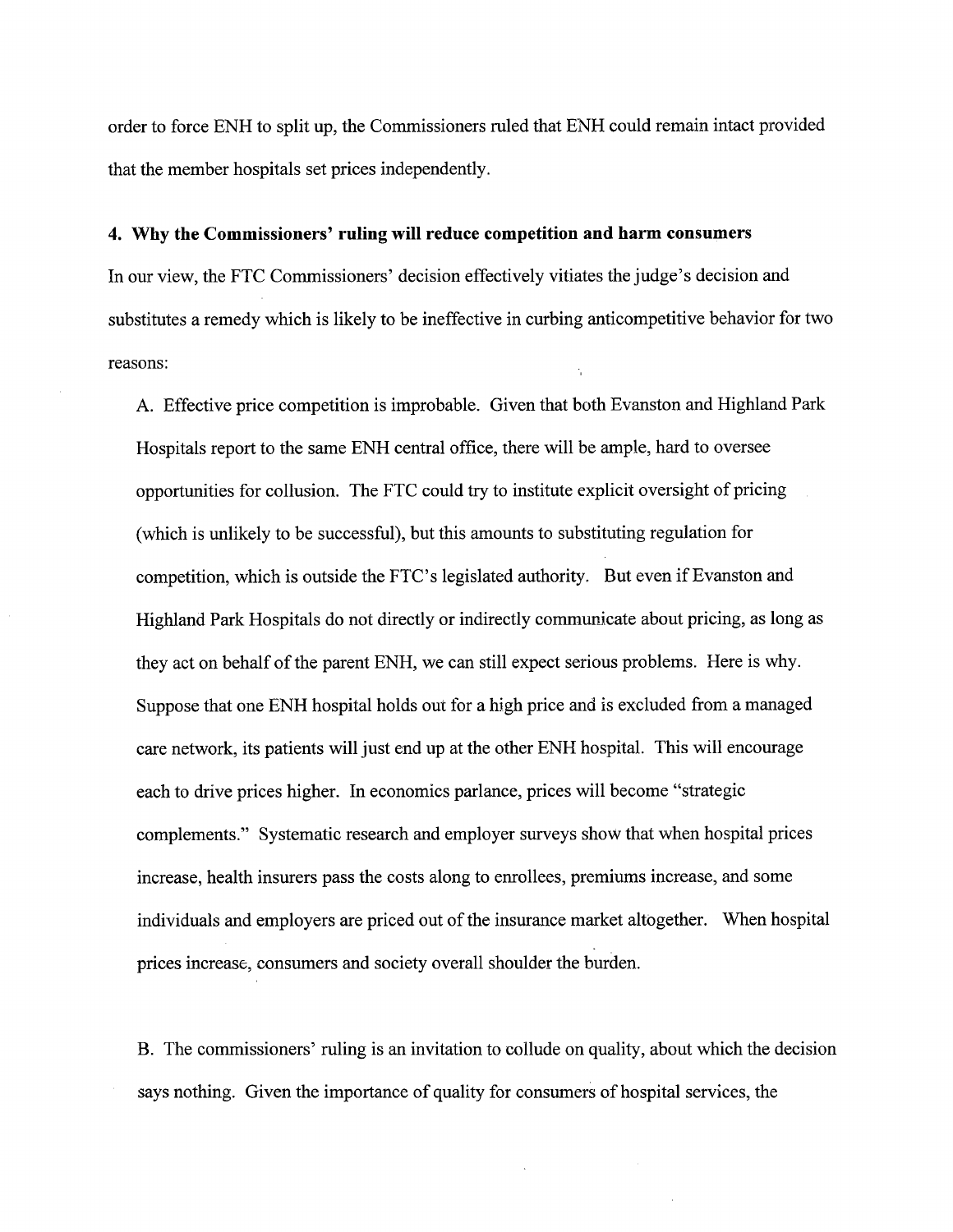potential harm must not be overlooked. While quality competition may occur on general dimensions—e.g. efforts to cut prescribing errors for medications, the literature suggests that competition often centers on the availability of services. Under the banner of improving efficiency, what if Evanston and Highland Park decide to segment the market—say, let Evanston dominate in heart care and give cancer to Highland Park? This could easily create a "must have" situation for each hospital for some services, putting managed care plans in the situation of having to contract with both if they want to serve the North Shore market. The FTC could respond by trying to regulate strategic manipulation of service offerings. But this has the potential of making a bad situation worse.

#### 5. Summary

If the United States is going to have a market-based healthcare system, it is critical to preserve competition in the marketplace. If the FTC takes its charge of protecting consumers and society in all markets, including heath care, seriously, then the Commissioners' ENH ruling is clearly a step in the wrong direction.

Dated: October 16, 2007

Respectfully submitted,

 $\mathcal{O}_r$  -  $\rho \curvearrowright$ Cleame Cleane

David Dranove, Northwestern University

Leemne Dopry

Leemore Dafny, Northwestern University

Roger Feldman

Roger Feldman, University of Minnesota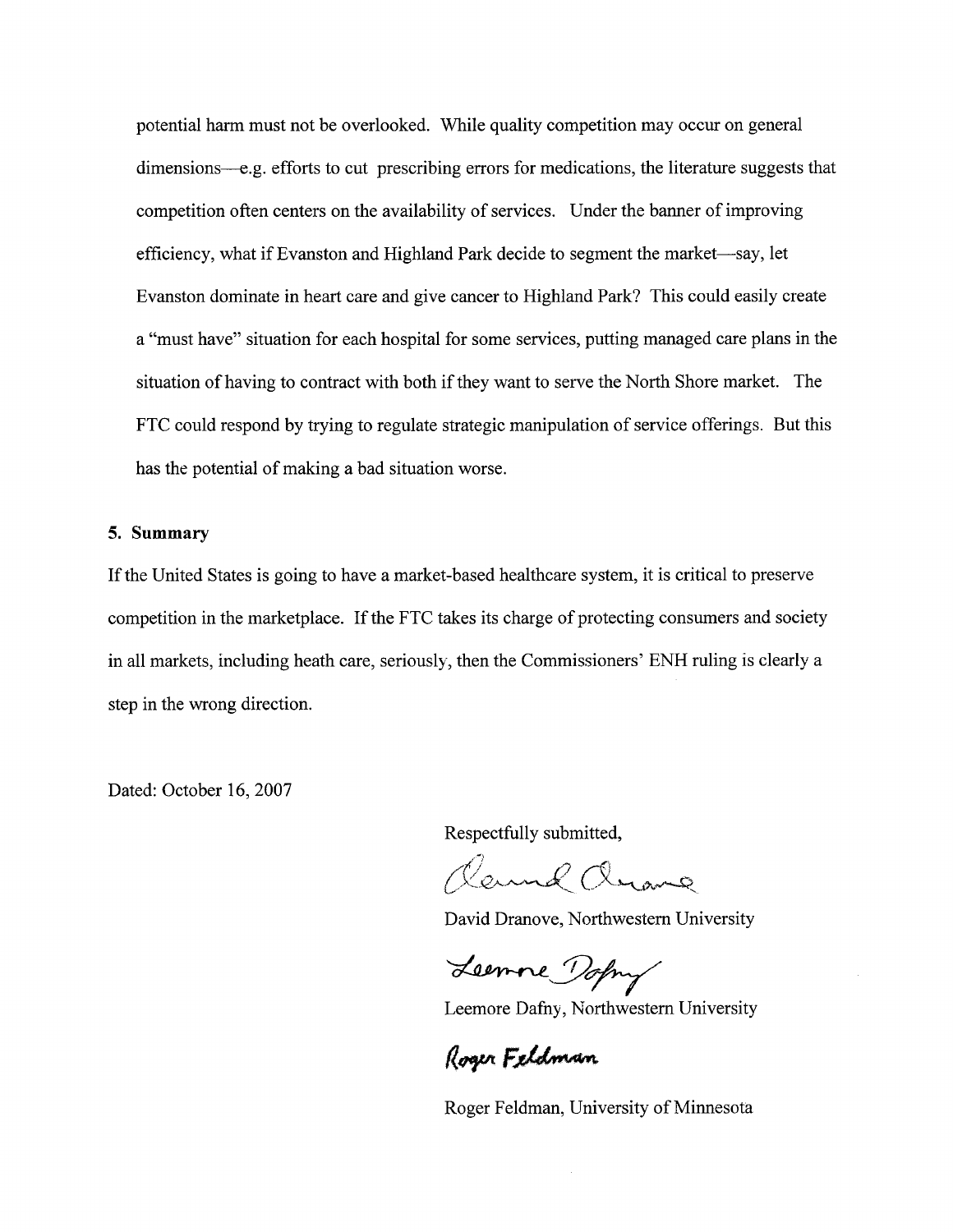MES.M

Martin Gaynor, Carnegie Mellon University

Varan Ho

Richal Todal

Richard Lindrooth, Medical University of South Carolina

Mr. a Lutterttunte

Mark Satterthwaite, Northwestern University

#### William D. Wuite

William D. White, Cornell University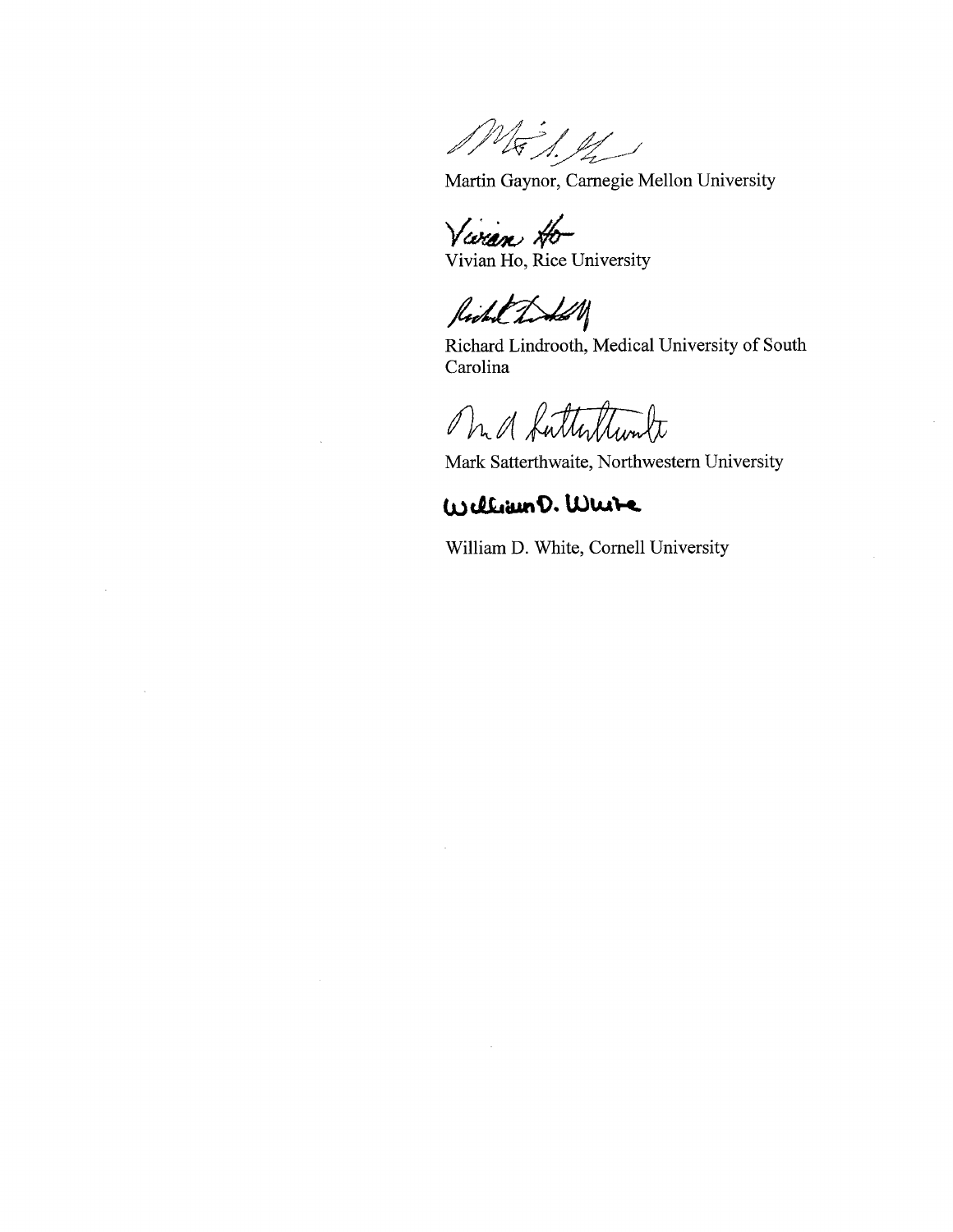#### Appendix

David Dranove is the Walter McNerney Distinguished Professor of Health Industry Management at Northwestern University's Kellogg Graduate School of Management, where he is also Professor of Management and Strategy and Director of the Center for Health Industry Market Economics. He has a Ph.D. in Economics from Stanford University. Professor Dranove's research focuses on problems in industrial organization and business strategy with an emphasis on the health care industry.

Leemore Dafny is Assistant Professor of Management and Strategy at Northwestern University's Kellogg Graduate School of Management. Her research focuses on competition in healthcare markets. She has a Ph.D. in economics from MIT.

Roger Feldman is the Blue Cross Professor of Health Insurance and Professor of Economics at the University of Minnesota. Dr. Feldman served on the Senior Staff of the President's Council of Economic Advisers during the Reagan Administration. He has advised Medicare on the design of a demonstration of competitive pricing for Medicare health plans and recently provided advice to the Assistant Secretary for Planing and Evaluation (HHS) on the potential of a national market for health savings accounts. He has been a consultant to the U.S. Department of Justice and several state regulatory agencies regarding health plan mergers and ownership changes.

Martin Gaynor is the E. J. Barone Professor of Economics and Health Policy at Carnegie Mellon University's Heinz School of Public Policy and Management. Professor Gaynor's research focuses on competition in health care markets and on the role of incentive structures within health care. He has served as a consultant to the Federal Trade Commission, U.S.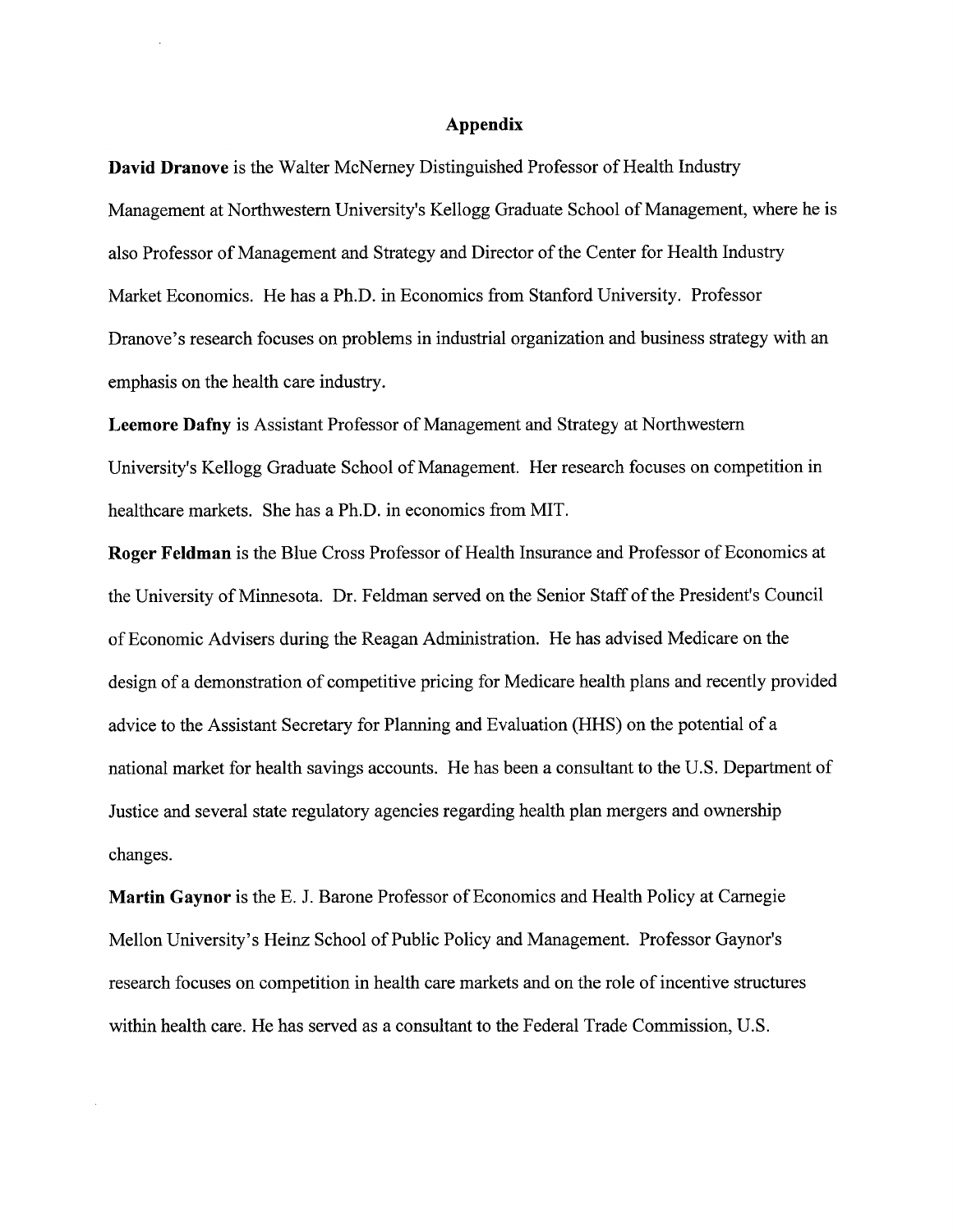Department of Justice, and the California Deparment of Corporations on antitrust issues.He received his Ph.D. in economics from Northwestern University.

Vivian Ho holds the James A. Baker III Institute Chair in Health Economics at Rice University. She is also an Associate Professor of Economics at Rice and an Associate Professor at the Baylor College of Medicine. Ho has a PhD in Economics from Stanford University. Ho's research examines the effects of economic incentives and institutions on healthcare costs and outcomes, with a focus on the hospital sector.

Richard Lindrooth is an Associate Professor in Medical University of South Carolina's Department of Health Administration and Policy, where he is also Associate Director of the Center for Health Economic and Policy Studies. He has a Ph.D. in Economics from the University of Washington. Professor Lindrooth's research is focused on the economics of the health care industry with an emphasis on the delivery hospital services.

Mark Satterthwaite is the A .C. Buehler Professor in Hospital and Health Services Management at Northwestern University's Kellogg School of Management. In addition, he is Professor of Managerial Economics, Professor of Strategy, and Director of the General Motors Research Center for Strategy in Management. He received his Ph.D. from the University of Wisconsin and is a fellow of both the Econometric Society and the American Academy of Arts and Sciences. A central theme of his research, which has been in both microeconomic theory and health care economics, is how market paricipants' information affects the prices that are realized in the market.

William D. White is a Professor of Policy Analysis and Management and Director of the Sloan Program in Health Administration at Cornell University. He has a Ph.D. in Economics from Harvard University. Prior to coming to Cornell, he taught at the University of Ilinois in Chicago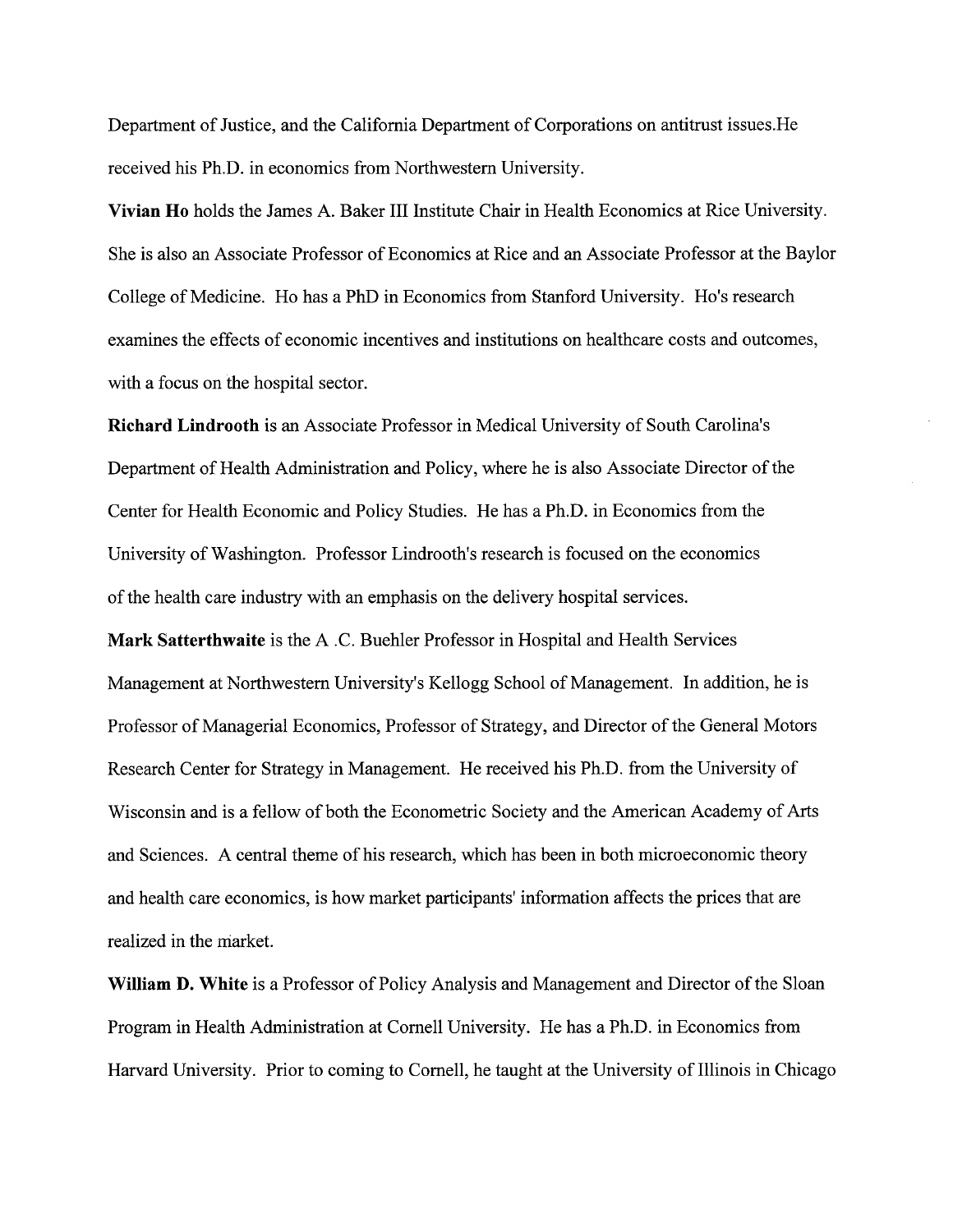and Yale University. Professor White's research focuses on the organization and operation of healthcare markets.

 $\sim$   $\sim$ 

 $\mathcal{L}^{\text{max}}_{\text{max}}$  and  $\mathcal{L}^{\text{max}}_{\text{max}}$ 

 $\mathcal{A}^{\mathcal{A}}$